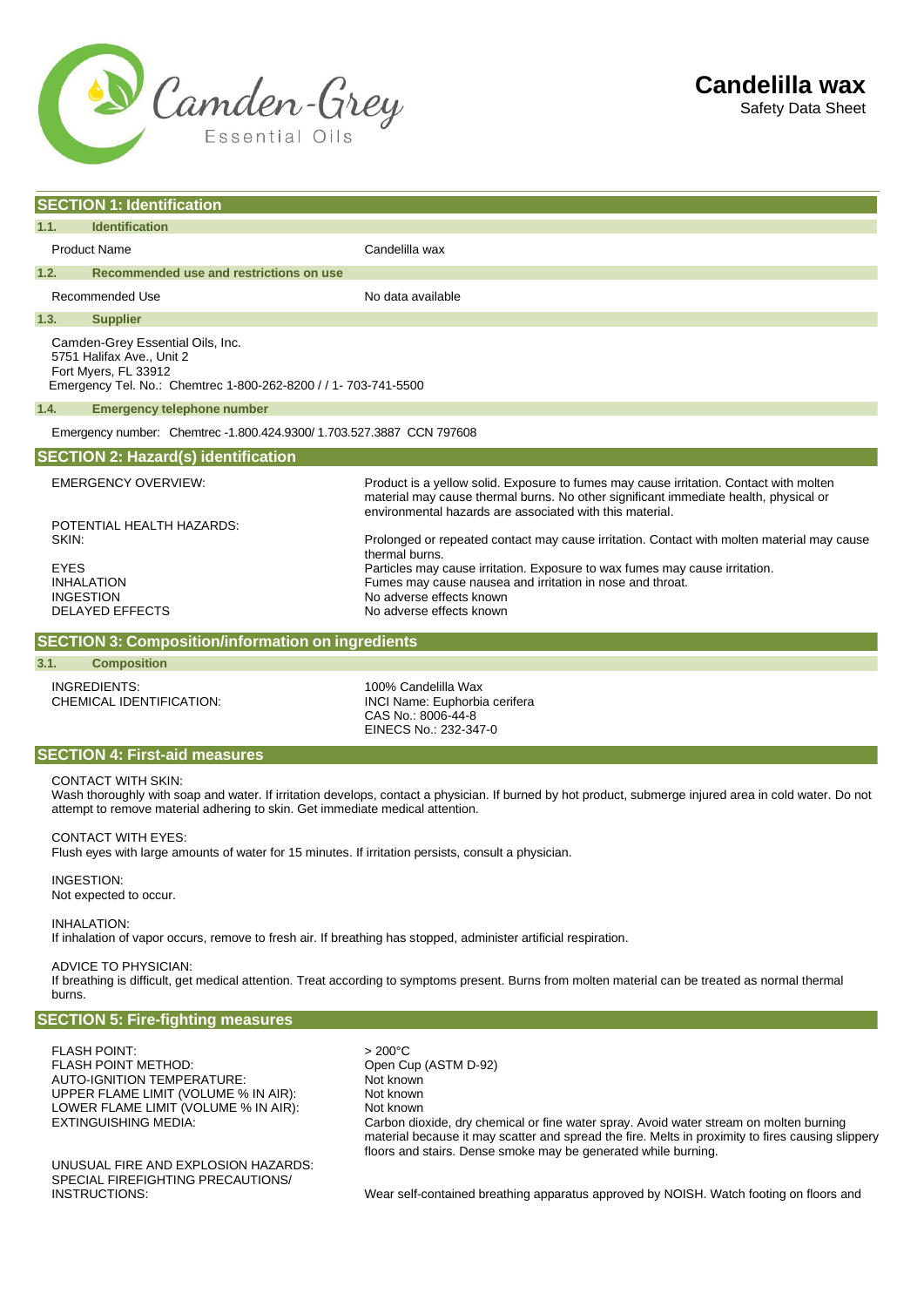## **Candelilla wax**

Safety Data Sheet

stairs because of possibly melting and spreading material. Use water spray to keep containers cool.

| <b>SECTION 6: Accidental release measures</b>                                                                                                                                                                                                                                |                                                                                                                                                                                                                                                                                                                                                                                                                                                                                                                |  |  |
|------------------------------------------------------------------------------------------------------------------------------------------------------------------------------------------------------------------------------------------------------------------------------|----------------------------------------------------------------------------------------------------------------------------------------------------------------------------------------------------------------------------------------------------------------------------------------------------------------------------------------------------------------------------------------------------------------------------------------------------------------------------------------------------------------|--|--|
| IN CASE OF SPILL OR OTHER RELEASE:                                                                                                                                                                                                                                           | Always wear recommended personal protective equipment. Eliminate source of ignition, or<br>keep away from heat or flame. Sweep up with a minimum of dusting. Collect in container,<br>fiberboard drum or carton. If molten material is spilled, allow it to cool and solidify before<br>scraping it up.                                                                                                                                                                                                        |  |  |
| <b>SECTION 7: Handling and storage</b>                                                                                                                                                                                                                                       |                                                                                                                                                                                                                                                                                                                                                                                                                                                                                                                |  |  |
| HANDLING:<br>STORAGE:                                                                                                                                                                                                                                                        | Always wear recommended personal protective equipment. Avoid prolonged or repeated<br>contact with vapor, and breathing fumes from heating operation. Avoid spillage which can<br>cause very slippery condition. Use good personal hygiene and housekeeping.<br>Avoid excessive heat. Do not store near strong oxidizing agents.                                                                                                                                                                               |  |  |
| <b>SECTION 8: Exposure controls/personal protection</b>                                                                                                                                                                                                                      |                                                                                                                                                                                                                                                                                                                                                                                                                                                                                                                |  |  |
|                                                                                                                                                                                                                                                                              |                                                                                                                                                                                                                                                                                                                                                                                                                                                                                                                |  |  |
| <b>ENGINEERING CONTROLS:</b><br><b>SKIN PROTECTION:</b><br>EYE PROTECTION:<br><b>RESPIRATORY PROTECTION:</b><br>ADDITIONAL RECOMMENDATIONS:                                                                                                                                  | Use adequate ventilation during heating processes. For storage and ordinary handling,<br>general ventilation is adequate.<br>Insulated glove with long sleeves, when handling molten material<br>Wear safety glasses of chemical goggles if eye contact may occur<br>Use a NOISH approved dust respirator with powdered grades if dusty conditions prevail.<br>During melting or conveying in molten states, use an organic vapor respirator.<br>Heat-protective clothing as needed for handling hot material. |  |  |
| <b>SECTION 9: Physical and chemical properties</b>                                                                                                                                                                                                                           |                                                                                                                                                                                                                                                                                                                                                                                                                                                                                                                |  |  |
| 9.1.<br>Information on basic physical and chemical properties                                                                                                                                                                                                                |                                                                                                                                                                                                                                                                                                                                                                                                                                                                                                                |  |  |
| PHYSICAL STATE:<br>COLOR:<br><b>SPECIFIC GRAVITY:</b><br>SOLUBILITY IN WATER:<br>pH:<br><b>BOILING POINT:</b><br><b>MELTING POINT:</b><br><b>VAPOR DENSITY:</b><br><b>EVAPORATION RATE:</b><br>% VOLATILES:                                                                  | Solid (Pastilles)<br>Yellow (ASTM-D-1500: 2.5 MAX)<br>(Water = $1.0$ ) 0.76<br>Weight (%) Negligible<br>Not applicable<br>Not applicable<br>69-73°C<br>$(Air = 1.0)$ Not applicable<br>Not applicable<br>Not applicable                                                                                                                                                                                                                                                                                        |  |  |
| 9.2.<br><b>Other information</b>                                                                                                                                                                                                                                             |                                                                                                                                                                                                                                                                                                                                                                                                                                                                                                                |  |  |
| None.                                                                                                                                                                                                                                                                        |                                                                                                                                                                                                                                                                                                                                                                                                                                                                                                                |  |  |
| <b>SECTION 10: Stability and reactivity</b>                                                                                                                                                                                                                                  |                                                                                                                                                                                                                                                                                                                                                                                                                                                                                                                |  |  |
| <b>CONDITIONS TO AVOID:</b><br>INCOMPATIBILITIES:<br>HAZARDOUS DECOMPOSITION PRODUCTS:<br>HAZARDOUS POLYMERIZATION:                                                                                                                                                          | Stable at normal conditions<br>Strong oxidizing agents<br>Depending on conditions of fire, CO CO2 and combustible gases may be generated.<br>Will not occur                                                                                                                                                                                                                                                                                                                                                    |  |  |
| <b>SECTION 11: Toxicological information</b>                                                                                                                                                                                                                                 |                                                                                                                                                                                                                                                                                                                                                                                                                                                                                                                |  |  |
| IMMEDIATE (ACUTE) EFFECTS:<br>DELAYED (SUB-CHRONIC & CHRONIC EFFECTS):                                                                                                                                                                                                       | Not determined<br>Not determined                                                                                                                                                                                                                                                                                                                                                                                                                                                                               |  |  |
| <b>SECTION 12: Ecological information</b>                                                                                                                                                                                                                                    |                                                                                                                                                                                                                                                                                                                                                                                                                                                                                                                |  |  |
|                                                                                                                                                                                                                                                                              | No data has been developed in this subject. Candelilla Wax is not expected to cause any adverse environmental effect, because it is a vegetable wax.                                                                                                                                                                                                                                                                                                                                                           |  |  |
| <b>SECTION 13: Disposal considerations</b>                                                                                                                                                                                                                                   |                                                                                                                                                                                                                                                                                                                                                                                                                                                                                                                |  |  |
| <b>General Information</b><br>13.1.                                                                                                                                                                                                                                          |                                                                                                                                                                                                                                                                                                                                                                                                                                                                                                                |  |  |
| Discard as non-hazardous organic solid waste. Incinerate or landfill in accordance with current local, state and federal regulations.                                                                                                                                        |                                                                                                                                                                                                                                                                                                                                                                                                                                                                                                                |  |  |
| NOTE: The information offered here is for the product as shipped. Use and/or alteration to the product such as mixing with other materials may<br>significantly change the characteristics of the material and alter the HMIS Classification and the proper disposal method. |                                                                                                                                                                                                                                                                                                                                                                                                                                                                                                                |  |  |
| <b>SECTION 14: Transport information</b>                                                                                                                                                                                                                                     |                                                                                                                                                                                                                                                                                                                                                                                                                                                                                                                |  |  |
| Transportation in accordance with current local, state and federal regulations.                                                                                                                                                                                              |                                                                                                                                                                                                                                                                                                                                                                                                                                                                                                                |  |  |
| <b>SECTION 15: Regulatory information</b>                                                                                                                                                                                                                                    |                                                                                                                                                                                                                                                                                                                                                                                                                                                                                                                |  |  |
| SECTION TOXIC CHEMICAL:<br>INGREDIENT:<br>COMMENT:<br>ADDITIONAL REGULATORY INFORMATION:                                                                                                                                                                                     | None<br>Candelilla Wax Fume or Vapor<br>Applicable when product is heated<br>None                                                                                                                                                                                                                                                                                                                                                                                                                              |  |  |

**SECTION 16: Other information**